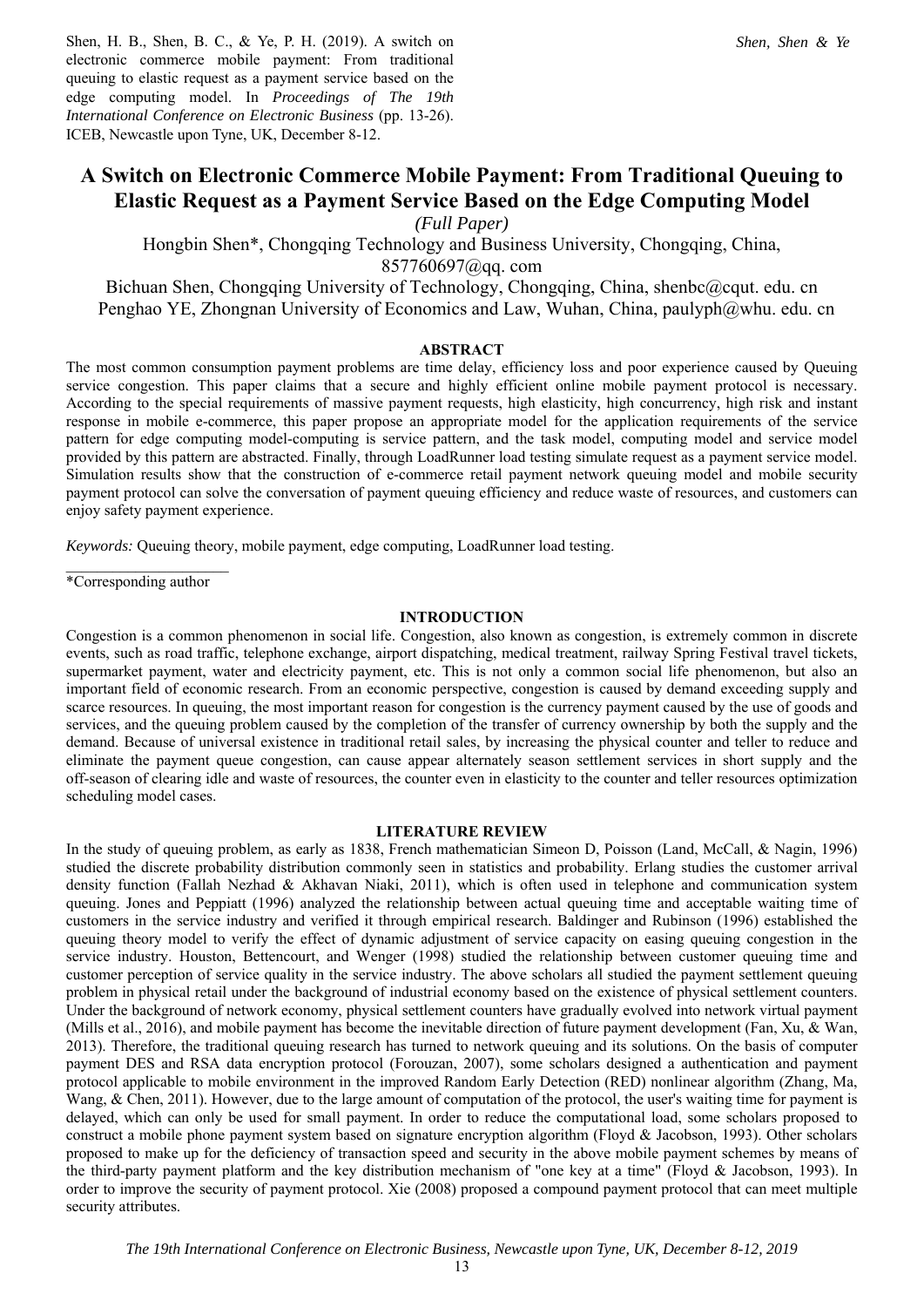Based on the traditional retail queuing line model, this paper extends it to e-commerce payment queuing and constructs the  $M / M / n / m$  payment request queuing circle model. Furthermore, this paper propose an appropriate model for the application requirements of the service pattern for edge computing model, and service model provided by this pattern are abstracted. Finally, through LoadRunner load testing simulate request as a payment service model. Simulation results show that the construction of e-commerce retail payment network queuing model and mobile security payment protocol can solve the conversation of payment queuing efficiency and reduce waste of resources, and customers can enjoy safety payment experience.

#### **Basic concept of physical retail payment queuing**

**Definition 1** A system consisting of one type of multiple services (desks) to provide certain services for random arrival consultants, and a system in which the customer views the server (desk) as "idle" or "busy" and is served or waited according to its queuing law is called queuing (service) system. Here, customer and waiter are generalized.

Discrete event system uses stochastic process theory and probability statistics to describe the main elements of retail event system: entity, event, activity and process. For this reason, the discrete system is represented as a logical set of external events  $(X)$ , output events  $(Y)$ , sequential states  $(\delta)$ , output functions  $(\lambda)$ , and the logic set  $M = (X, Y, S, \delta, \lambda, t_0)$  of the time advancement functions  $(t_0)$ 

**Definition 2** In the retail trade customer and the waiter currency payment settlement queue as a queuing system, its basic structure consists of four parts including the input process (customer traffic), service time (business processing time, non-business processing time customer stop line, stop also provide payment services), service (service window settings) and queuing rules.



Figure 1: Composition of retail queuing service system.

#### **Queued arrival mode**

Describe the distribution pattern in which customers randomly come to the settlement counter in a retail store and request payment and settlement services. Arrival mode, also known as system input process, is represented by random arrival time. Common arrival modes include: constant length distribution, Poisson distribution, Erlang distribution, exponential distribution and super exponential distribution.

 (1) Fixed-arrival distribution: the arrival of the entity (customer) in the equidistant time interval is the fixed-length arrival distribution, and the mathematical expression is

$$
A_0(t) = p\left\{T \le t\right\} = \begin{cases} 0, & t \ge a \\ 1, & t \le a \end{cases} \tag{1}
$$

 (2) Poisson arrival distribution: an entity (customer) has an arrival probability within a given length of time. This is the typical arrival distribution in the payment queuing service system of the retail industry

$$
p(n) = \frac{(\lambda t)^n e^{-\lambda t}}{n!}, \qquad n = 0, 1, \cdots
$$
 (2)

(3) Erlang distribution: often used in telephone and communication switching systems whose mathematical expression is

$$
A_0(t) = e^{-k\lambda t} \sum_{n=0}^{k-1} \frac{(k\lambda t)^n}{n!}
$$
 (3)

*k* is a positive integer greater than zero.

 <sup>(4)</sup> Exponential arrival distribution: is a universal arrival distribution, whose cumulative function is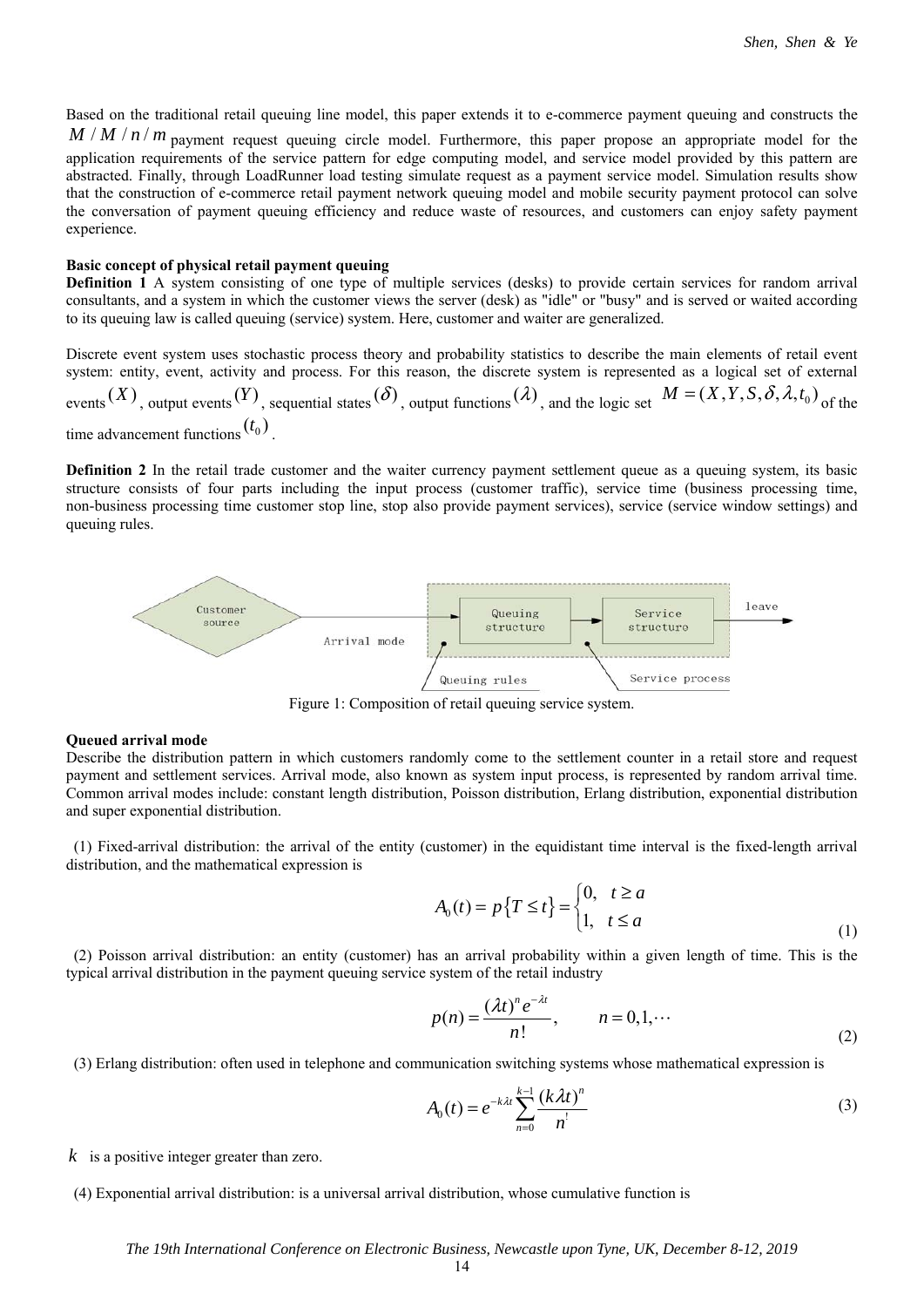$$
F(t) = y = 1 - e^{-\lambda t}
$$
 (4)

If the random number  $\left(y\right)$  is uniformly distributed, it can be simplified as

$$
t = \frac{-\ln(y)}{\lambda} = T_a \ln(y) \tag{5}
$$

Where  $T_a$  is the mean mutual reaching time.

 (5) Hyper exponential arrival distribution: this is a type of distribution where the variance is greater than the mean. It's main characteristic is that the data appears low value and high value more frequently. Generally, when the coefficient  $C_{\nu}$  of variation is greater than 1, the data can be fitted with a super exponential distribution. Distribution function is

$$
A_0(t) = Se^{-2s\lambda t} + (1 - S)e^{-2(1 - s)\lambda t}, \qquad 0 \le S \le \frac{1}{2}
$$
\n
$$
S = KT^2 \quad \text{is the variance;} \quad C_v = K^{\frac{1}{2}} \quad \text{is the coefficient of variation, where} \qquad K = \frac{(1 - 2S - 2S^2)}{2S(1 - S)}
$$
\n
$$
(6)
$$

#### **Queuing rules**

A queuing rule is a rule that selects the next customer from the queue when the counter clerk completes the billing service for the current customer. Due to the randomness of customer arrival and service time, there are many queuing rules. The queuing rule is called the queuing law. Retail stores usually take First Come First Service (FCFS) law, or priority service such as VIP service law. If the captain exceeds N, the customers will leave automatically when they arrive later. When the customer's waiting time is longer, the customer will leave automatically.

#### **Service organizations**

The configuration of a certain number of service tellers and counter machines that provide settlement services to customers. Such as several service counters in parallel, serial, or other connection mode. Retail stores generally adopt single queue, single service counter system.

## **Service process**

The service process that takes time to complete the settlement service for each customer. It describes the statistical characteristics of service processes and also has some distribution characteristics. It usually has the following distribution:

(1) Service time of fixed length distribution. All customer service hours are constant, denoted by *D*

(2) Negative exponential distribution of service time. Each customer service time  $\mu$  is independent of each other and has the same negative exponential distribution. The  $M$  is the average service time.

1

(3) Erlang distributes service hours. If the service of customers must go through a series of *K* service counters, the service

time  $T_i$  of each service counter is independent of each other and subject to a negative exponential distribution with a mean value of  $E_k$ 

 (4) Service hours are generally randomly distributed. For example, service tellers may have different service time distribution, and the service time distribution depends on the team leader.

## **Physical retail payment queuing service system modeling**

The basic mathematical model of payment, settlement and queuing in physical retail stores can be expressed as a  $M/M/C$  model. The  $M/M/C$  model represents a queuing system model in which the input process (customer arrival) is

Poisson's input, service time obeys negative exponential distribution. The main quantitative indicators of the model can be expressed as:

Ls : Represents the number of customers in the system, including all customers waiting in line and being served (also known as the average captain).

*Lq* : Represents the number of customers waiting in line in the system (called the average queue length).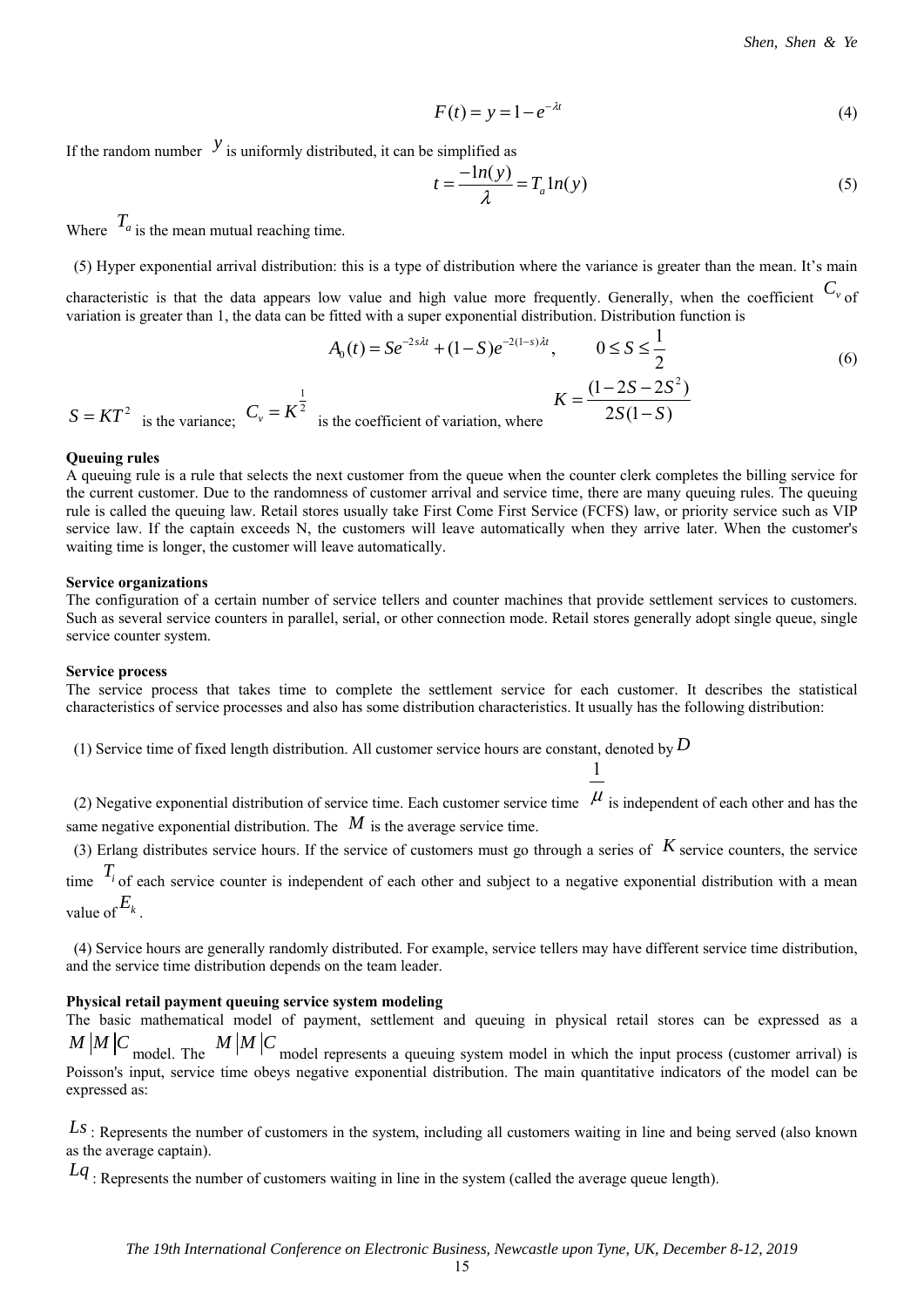*Tq* : Represents the average waiting time of customers in the system (i. e. the average queuing time).

*Ts* : Represents the average customer stay time in the system (including waiting time and service time).

 $\lambda$ : Represents the average customer arrival rate (known as customer arrival rate).

 $\mu$ . Represents the average service rate of the system (i. e. the average service rate of the service desk).

 $\rho$ : Represents service intensity, whose value is the ratio of effective average arrival rate λ to average service rate μ, i. eρ=λ/ρ.

The less the waiting time, the better the system performance. Obviously, this is something that customers and physical retail stores are very concerned about. Customers want to queue as short as possible. Similarly, for cashiers, the service intensity is as small as possible.

## **Model solution**

Firstly, we discuss the situation  $C = 1$ , the model becomes  $M \mid M \mid 1$ , that is, the model represents the situation that there is λ ρ

only one settlement counter, so  $\rho = \frac{\lambda}{\mu}$ , when  $\rho < 1$ . In other words, when the average number of customers arriving per unit time is less than the average number of customers served, the queue length can avoid infinite growth and reach equilibrium. The probability of having a customer in the system at any given time  $t$  there are  $n$  customers is  $p_n(t)$ . When the system reaches a stable state, the probability  $P_n(t)$  tends to a stable state  $P_n$ , here  $P_n$  is not

related to  $t$ , the system is said to be in statistical equilibrium, also  $P_n$  is the steady-state probability under the

quilibrium state. It represents the probability that the system has *n* customers under the stable state, where  $P_n = (1 - \rho)\rho^n$ specifically  $P_o = 1 - \rho(\rho < 1)$ 

The following expression can be obtained by using probability statistics:

(1) The average number of customers (average queue length) in the system  $\mathcal{L}s$  is:

$$
Ls = \sum_{n=1}^{\infty} nP_n = \frac{\rho}{1-\rho} = \frac{\lambda}{\mu - \lambda}
$$
\n(7)

(2) The average number of customers waiting in a queue (average queue length)  $Lq_{\text{is}}$ :

$$
Lq = \sum_{n=1}^{\infty} (n-1)P_n = Ls - \rho = \rho Ls \quad \left( Ls = \frac{\rho}{1-\rho} \right)
$$
\n(8)

(3) The average customer stay time  $Ts$  in the system and the average wait time  $Tq$  in the queue are respectively:

$$
Ts = \frac{1}{\mu - \lambda} = \frac{Ls}{\lambda} \qquad Tq = Ts - \frac{1}{\mu} = \frac{Lq}{\lambda}
$$
\n(9)

Secondly, we suppose that the average service rate of each billing counter is the same  $\mu$ , at this time, the average service rate of the whole system is  $C\mu$ , so service intensity  $\rho = \lambda / C\mu$ , when  $\rho < 1$ , There is an equilibrium state in the system, and the probability of the number of customers *n* in the steady-state system at any time is  $P_n = P\{N = n\}$ ; especially when  $n = 0$ ,  $P_n$  is  $P_0$ ,  $P_0$  represents the probability that all settlement counters in the steady-state system are empty (because the number of customers in the system is 0). According to queuing theory and probability statistics:

$$
P_0 = \left[\sum_{k=0}^{C-1} \frac{1}{k!} \left(\frac{\lambda}{\mu}\right)^k + \frac{1}{C!} \left(\frac{\lambda}{\mu}\right)^C \frac{C\mu}{C\mu - \lambda}\right]^{-1}
$$
(10)

At this point, the performance indicators of the model are as follows:

## *The 19th International Conference on Electronic Business, Newcastle upon Tyne, UK, December 8-12, 2019*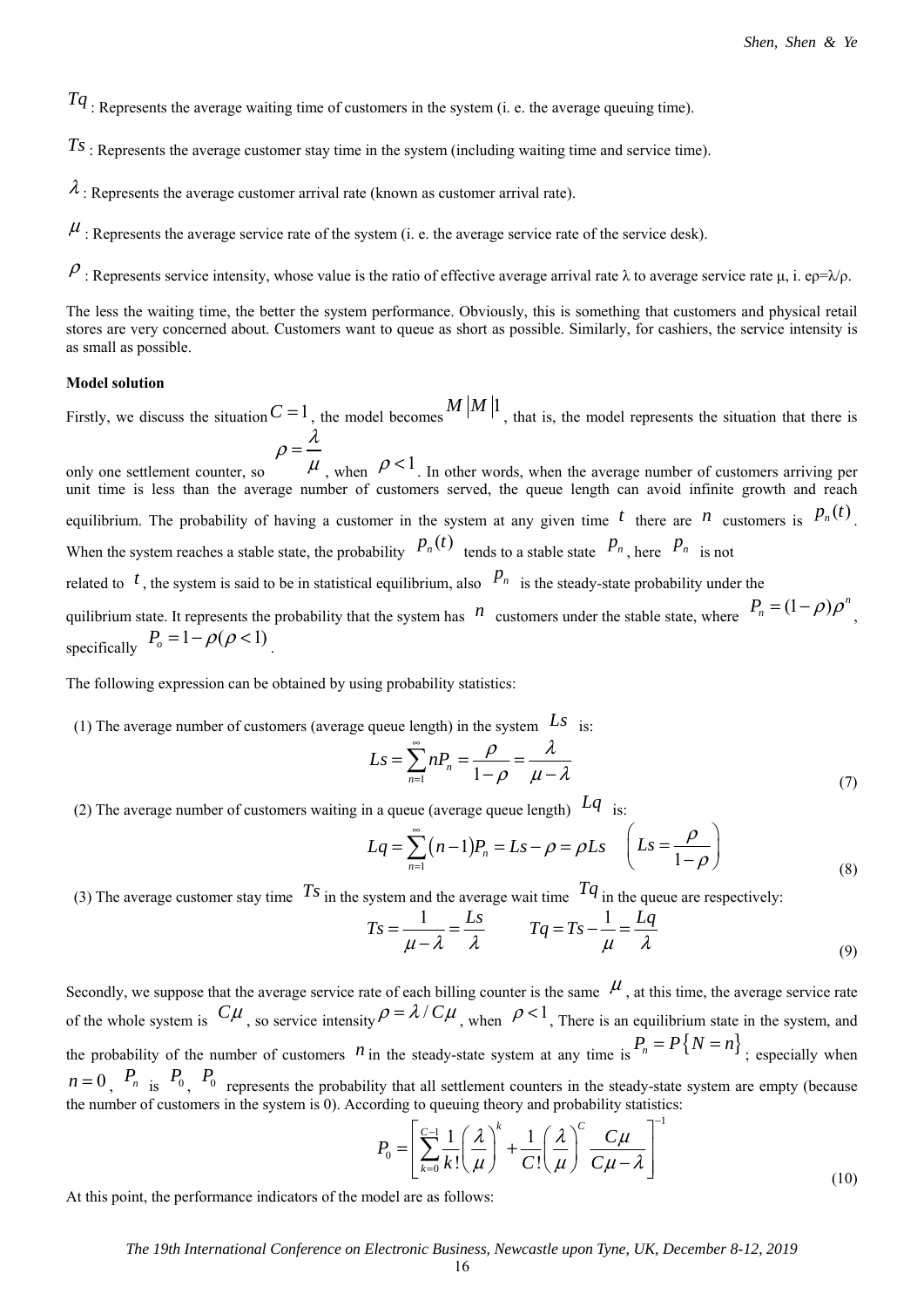(1) Average queue length *Lq* is:

$$
Lq = \sum_{n=C+1}^{\infty} (n-C)P_n = \frac{(C\rho)^C}{C!(1-\rho)^2} \rho P_0
$$
\n(11)

(2) Average queue length  $Ls$  is:

$$
Ls = Lq + C\rho \tag{12}
$$

(3) The average customer stay in the system  $Ts$  is:

$$
Ts = \frac{Ts}{\lambda} \tag{13}
$$

(4) The average time a customer waits in a queue  $Tq$  is:

$$
Tq = \frac{Lq}{\lambda} \tag{14}
$$

According to the above expression, as long as know the average arrival rate  $\lambda$  of customers in the system and the average service rate  $\mu$ , the system can calculate the average customers waiting time to improve the quality of service, as shown in figure 2.



Figure 2: Linear system model of payment queuing in physical retail stores.

# **HYPOTHESES DEVELOPMENT**

# **Modeling of e-commerce queuing payment**

In e-commerce payment, the e-commerce platform does not need to provide customers with the necessary physical settlement counters and tellers in physical retail payment. Customers only need to send a payment request to the payment link page, and the payment system provides corresponding services according to the customer's request. The customer and the payment service provider can be regarded as queuing according to the circumference regardless of the distance between the spatial entity and the virtual space of the network. The customer and the payment service provider have the same space distance. The queuing rule is Along With the Service (AWS). The customers complete the whole payment process by himself. Its queuing model can be constructed as figure3.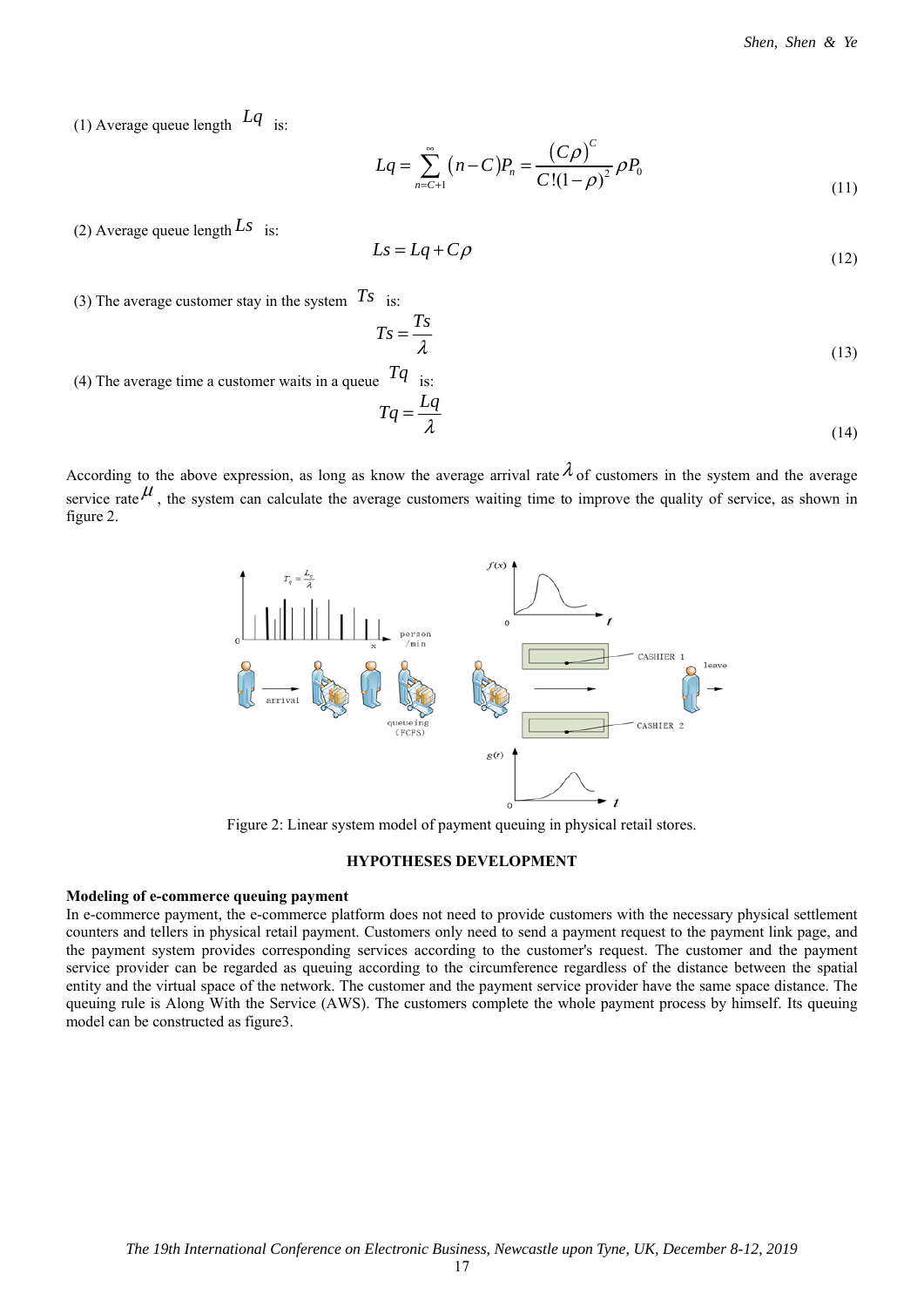

Figure 3: e-commerce payment queue circumference system model.

#### **E-commerce payment queuing model solution**

It is assumed that there are new service windows which can provide the required file access in the file list managed by the network payment node, and the payment requests made by users or connected to the payment node reach the system according to Poisson distribution, with the strength of  $\lambda$ . We suppose that each service time that can provide payment request obeys negative exponential distribution, and the intensity is  $\mu$ . The characteristic of this model is that the payment page node can accommodate up to one user's payment request  $m$ , namely customer ( $m > n > 1$ ). If the payment page node is full (that is, there are already  $m$  payment requests), the new payment page node request will immediately leave and find another payment page node to provide services. Obviously, there must be a place in the system for customers  $m - n$  to wait in line.

So assume 
$$
n = 8
$$
,  $m = 12$ ,  $\lambda = 10$ ,  $\mu = 4$ ,  $\rho_1 = \frac{\lambda}{\mu} = 2.5$ ,  $\rho = \frac{\lambda}{n\mu} = 0.3125$ 

Then

$$
p_0 = \begin{cases} \left[ \sum_{k=0}^{n-1} \frac{(n\rho)^k}{k!} + \frac{(n\rho)^{m-n+1}}{1-\rho} \right]^{-1} & \rho \neq 1\\ \left[ \sum_{k=0}^{n-1} \frac{n^k}{k!} + \frac{n^n}{n!} (m-n+1) \right]^{-1} & \rho = 1 \end{cases}
$$
(15)

$$
p_{k} = \begin{cases} \frac{\rho_{1}^{k}}{k!} p_{0} = \frac{n^{k} \rho^{k}}{k!} p_{0} & 0 \leq k \leq n \\ \frac{\rho_{1}^{k} p_{0}}{n! n^{k-n}} = \frac{n^{n} \rho^{k} p_{0}}{n!} & n \leq k \leq m \end{cases}
$$
(16)

(1) The probability of losing the payment request at the payment node is:

$$
p_0 = \left[ \sum_{k=0}^{7} \frac{(2\ 5)^k}{k!} + \frac{(2\ 5)^8}{8!} \right]^{1} - (0.3125)^5 = 0.08263801
$$

(2) The relative passage capacity of the payment node: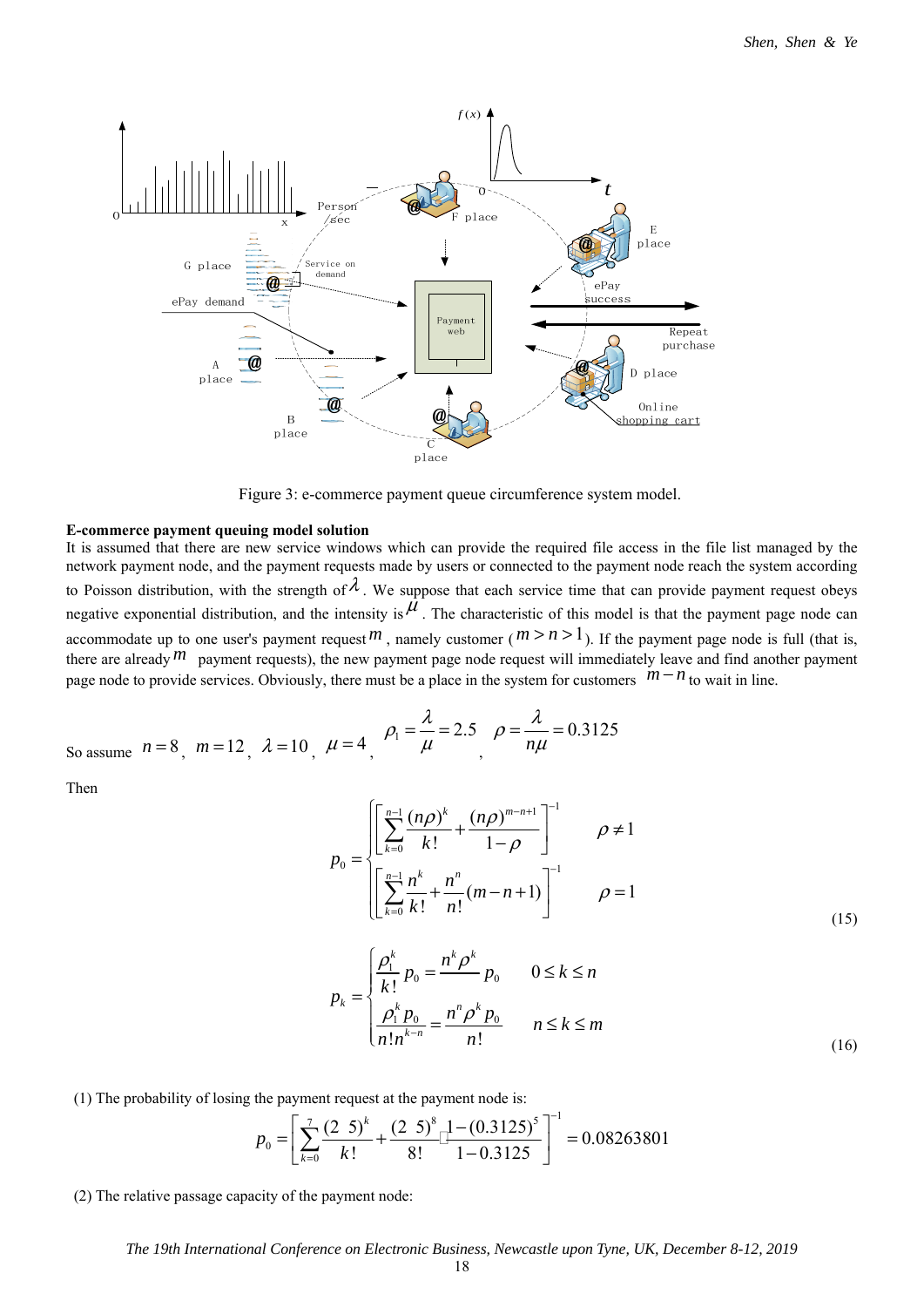$$
Q=1-p_m=\frac{n^m \rho^m}{n!} p_0=\frac{8^8 [(0.3125)^{12} }{8!} p_0
$$

(3) The average number of requests per unit time to the payment node:

$$
\lambda_e = \lambda(1 - p_m) = \lambda Q = 9.99970383
$$

(4) The average queue length of a payment request queued at the payment node:

$$
L_q = \sum_{k=n}^{m} (k-n) p k = \sum_{k=8}^{12} (k-8) p k = 0.001979834
$$

(5) The average queue length of the payment request waiting at the payment node:

$$
L_s = L_q + L_{\text{HR}} = L_q + \frac{\lambda_e}{\mu} = 2\,501905792
$$

 (6) According to little formula, the average stay time and average queuing time of the payment request at the payment node can be obtained:

$$
W_s = \frac{L_s}{\lambda_e} = W_q + \frac{1}{\mu} = 0.250197989
$$

$$
W_q = \frac{L_q}{\lambda_e} = 0.000197989
$$

## **E-commerce queuing mobile payment initial assumption**

(1) Merchants and Banks have their own digital certificates.

 (2) The customer and the merchant have registered with the bank, and the customer and the merchant have their own accounts *<sup>X</sup> ID* .

(3) Customers and merchants trust the bank.

 (4) A series of safe and efficient pseudo-random numbers can be generated between the customer and the bank through a common initial seed, which has been deposited in the mobile phone when the customer registers in the bank. Registered in the bank according to the assumptions, customers via secure off-line methods set up efficient pseudo-random number generator

cyclic shift and hash function operation, can produce a series of pseudo-random number *PRNi* . Each pseudo-random number is based on a pseudo-random number.

Definition:

*C* , *M* , *B* : Represent customers, businesses and Banks respectively.

 $ID_X$ : Identity includes all information of  $X$ .

 $DC_X$  : Digital certificate  $X$ .

 $PK_{X}$ : Public key  $X$ .

 $SK_{X}$ : Private key X.

*PSW* : Client's banking login password.

 $E(msg)K$ : Symmetric encryption computation on  $msg$  with a confidential key  $K$ .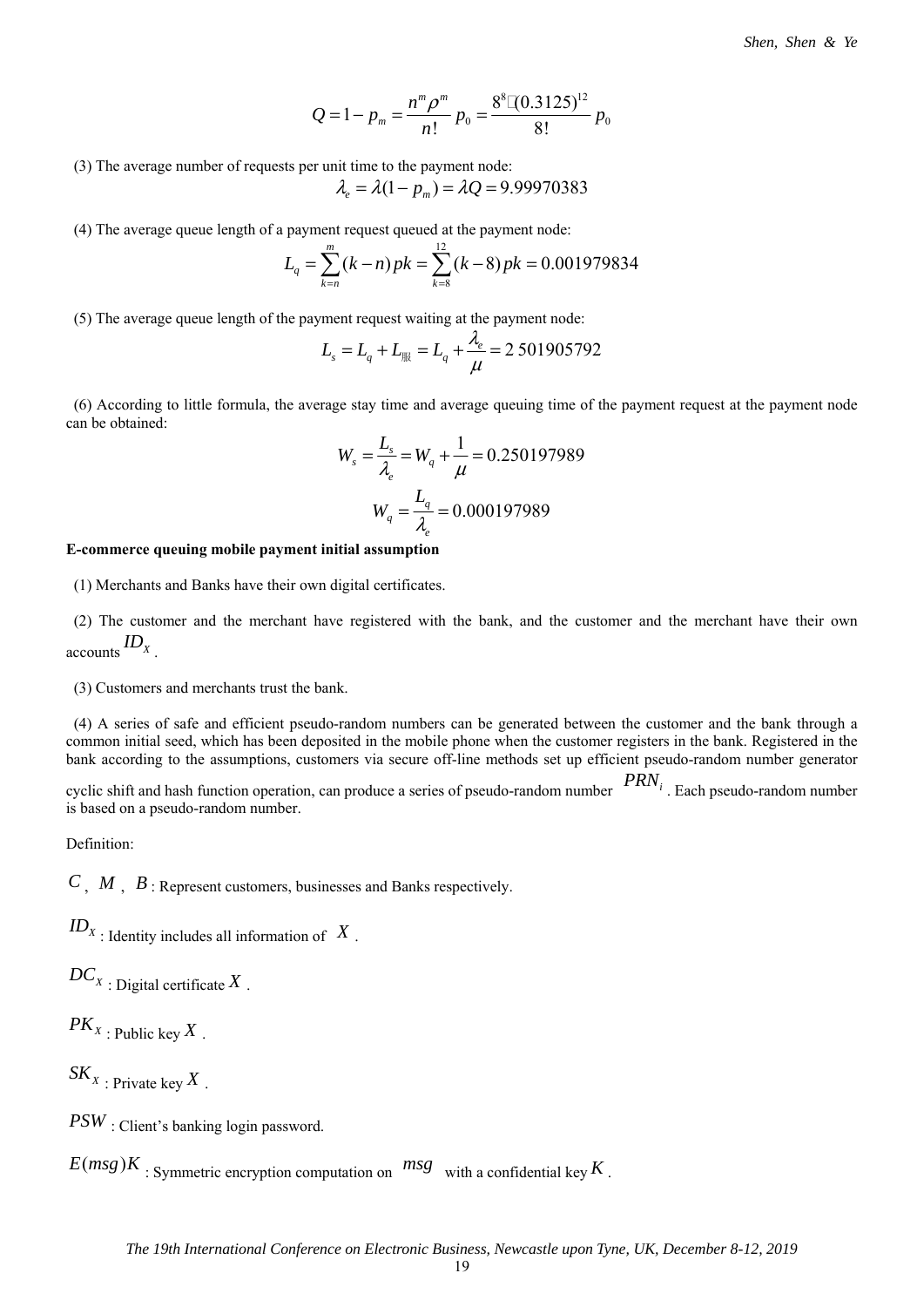$H(msg)$ : Hash the message  $msg$ .

Signx (msg) : Sign the message  $msg$  using the key  $K$ .

*TID* : Transaction characteristics including time and date.

*OI* : Order information =  $OI = \{TID, OD, Price, Description\}$ , here *OD* means the type and quantity of the order, *Description* represents the description of the digital product ordered.

*PAY* : Payment information, including the account number of the transfer and the payer's own account information.

 $PAY = \{TID, Price, Account<sub>C</sub>, Account<sub>M</sub>\}$ 

 $PRN_i$ : The initial seed produces the  $i^{th}$  in a series of pseudo-random numbers.

 $Y_{\mathit{M},\mathit{C}}$  : Shared key between merchant and customer.

⊗ Exclusive or operation.

Payment protocol

When the price of goods or services has been negotiated between the two parties to the transaction, the customer initiates a payment request. If one party does not receive a reply within the specified time, the agreement shall be terminated. The payment procedure is as follows:

Step1  $C \rightarrow M$ 

$$
ID_c, ID_M, OI, i, HASH (ID_c, ID_M, OI, i), PRN_i \otimes PRN_{i+1} \otimes PSW
$$
\n
$$
(17)
$$

The customer initiates a payment request to the merchant, and the request message includes the identity information of the customer and the merchant, the order information and the corresponding integrity authentication information. Finally, the authentication information of the customer to the bank is attached, which generates two pseudo-random numbers and the difference or result between the bank login password for the customer offline. The main purpose of using two pseudo-random numbers for exotic operation is to prevent the user password from being guessed correctly and revealing the pseudo-random number information.

Step2 
$$
M \rightarrow B
$$

$$
E\left\{\text{Sign}_{\text{SK}_M}\left\{ID_c, ID_M, i, PRN_i \otimes PRN_{i+1} \otimes PSW, PAY, Y_{M,C}, E\left\{ID_M, OI\right\}_{Y_{M,C}}\right\}, DC_M\right\}_{PK_B} \tag{18}
$$

After receiving the payment request from the customer, system will check the order information and verify its integrity. After confirmation, it will send the transfer request message to the bank. The content of the message includes the identity information of the customer and the merchant, the digital certificate of the merchant, the account information, the authentication information forwarded by the customer to the bank, the Shared key generated by the merchant for the transaction with the customer and the identity and billing information encrypted with the shared key. The transfer request message is signed with the private key of the merchant and then encrypted with the public key of the bank to ensure the security and non-repudiation of the message.

Step3 B→C

$$
PRN_{i+2} \otimes PRN_{i+3} \otimes E\left\{ {ID_M, OI} \right\}_{Y_{C,M}}, PRN_{i+4} \otimes PRN_{i+5} \otimes PAY, PRN_{i+6} \otimes PRN_{i+7} \otimes Y_{C,M}
$$
 (19)

After the bank receives the customer authentication information forwarded by the merchant, it compares whether the value of I is consistent with its pseudo-random sequence. If consistent, the corresponding pseudo-random number PRN is generated. The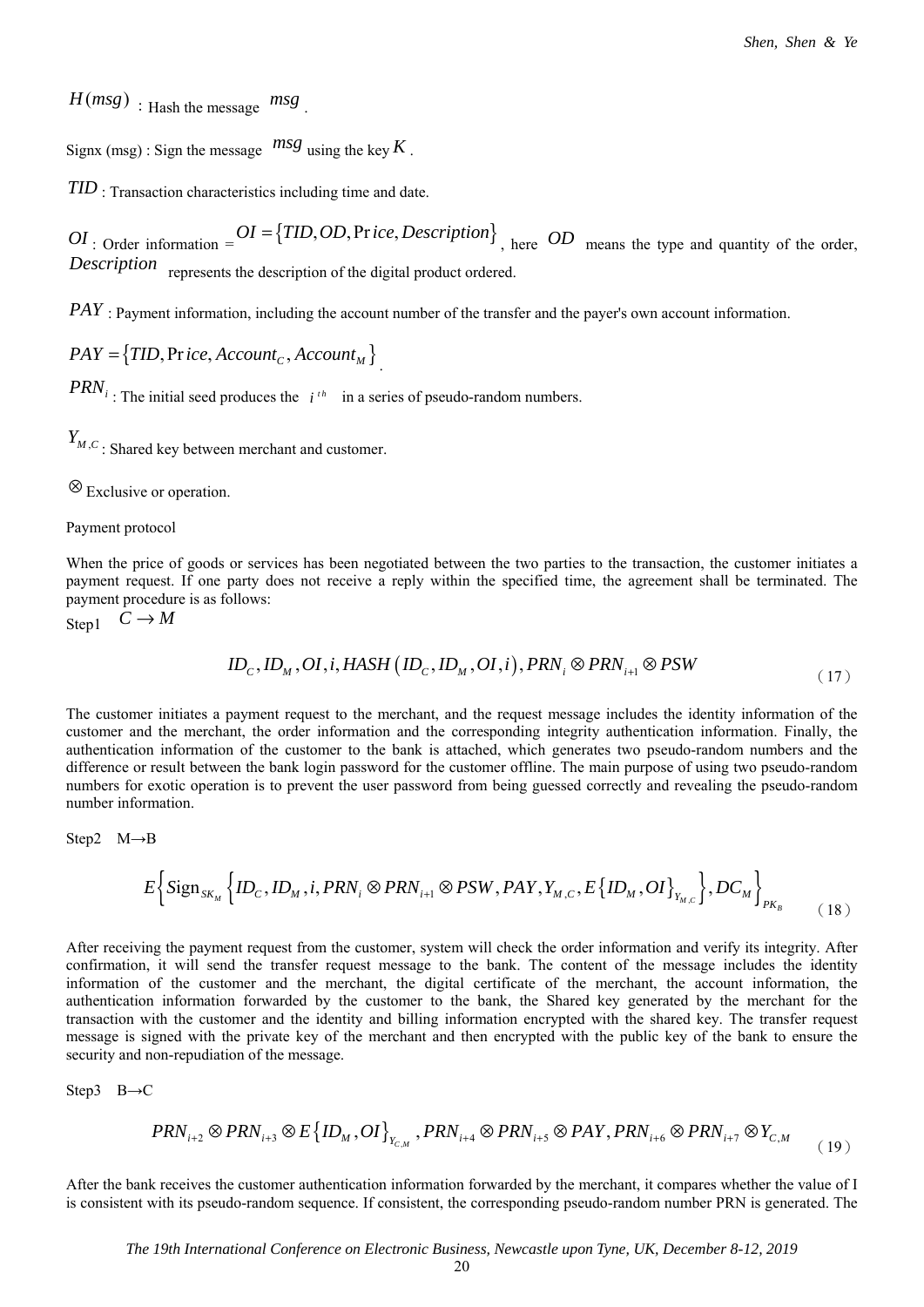authentication message is exotic calculated with  $PRN_{i+1}$  to obtain the login password PSW. If the calculated PSW is inconsistent with the original password, the protocol terminates and a short message notifies the client to proofread. If the pseudo-random number, customer identity information and login password correspond, then the authentication. After confirming the customer information, use two pseudo-random numbers for the account information forwarded by the merchant, the shared key, and the order information encrypted with the shared key  $PRN_{i+2}$  to  $PRN_{i+7}$ , perform exotic encryption.

The bank will send the above information to the customer and wait for the customer's final confirmation.

Step4 C→B

$$
PRN_{i+8} \otimes PRN_{i+9} \otimes E\left\{ {ID_{C,}OI} \right\}_{Y_{C,M}}, PRN_{i+10} \otimes PRN_{i+11} \otimes PAY \tag{20}
$$

After the customer receives the confirmation information sent by the bank, the corresponding pseudo-random number is generated from  $PRN_{i+2}$  to  $PRN_{i+7}$  and perform exotic operation to obtain the account information and the shared key information with the merchant, and then use the shared key to unlock the encrypted order information. After the confirmation of the customer, two pseudo-random numbers from  $PRN<sub>i+8</sub>$  to  $PRN<sub>i+11</sub>$ , express customers' confirmation and agree to transfer. The transaction is terminated if the customer receives an objection to the information.

Step5 B→M

$$
E\left\{Sign_{SK_B}\left\{E\left\{ID_c,OI\right\}_{Y_{C,M}}, PAY\right\}, DC_B\right\}_{PK_M}
$$
\n(21)

After the bank receives the confirmation information sent by the customer, the corresponding pseudo-random number is generated from  $PRN<sub>i+8</sub>$  to  $PRN<sub>i+11</sub>$ . Notify the merchant that the transfer is successful. If the bank fails to receive the confirmation of the goods within the stipulated time, the transaction will be terminated.

## **METHODOLOGY**

#### **Elastic request as a payment service model**

In recent years, the computing workload of e-commerce mobile payment task has been migrating, first from the local data center to the cloud, and now increasingly from the cloud data center to a location closer to the data edge. The purpose of doing this is to solve the problem faced by cloud computing: the linearly growing centralized cloud computing ability cannot adapt to the rapid growth of massive edge data, especially the massive centralized mobile payment requests and sudden growth, which makes the network edge devices transmit a large amount of data to the cloud computing center. At the same time, limited power network edge devices will consume a lot of power when they transmit data to the cloud computing center. Moreover, the personal privacy problem of network edge data is particularly prominent, which makes the core payment data in e-commerce have the risk of being eroded.

The key elements in the task model include time delay, bandwidth utilization, context awareness, generality and elastic computing power. Although the development of accurate models is very complex for tasks, for edge computing models, mathematical optimization allows simple tasks to meet the requirements of zero delay, zero error and zero leakage. The following are two commonly used calculation task models.

## **Task model of binary transfer**

Highly integrated or relatively simple tasks cannot be partitioned, and must be performed as a whole in the edge device or transferred to the edge computing center server for processing, which is called binary transfer. Such task can be represented as (L, TD, x) by three symbol field, which contains the following information: task input data size L (in bit), completion period TD, calculation workload x (in CPU clock period). The use of these parameters can not only capture the basic properties of the edge device processing tasks, but also facilitate the simple evaluation of execution delay and the estimation of energy consumption performance.

Task (L, TD, x) needs to be completed before the hard deadline TD. This model can also be extended to deal with the soft deadline requirements, allowing tasks with large amount of data to be completed later. In this case, the computational effort required to perform the input data of the 1 bit task is modeled as the random variable x.

In practice, many edge tasks are composed of many subprocesses, which makes it possible to transfer each subprocess to local edge devices for execution, so as to achieve fine-grained task transfer. Specifically, the task can be divided into two parts: one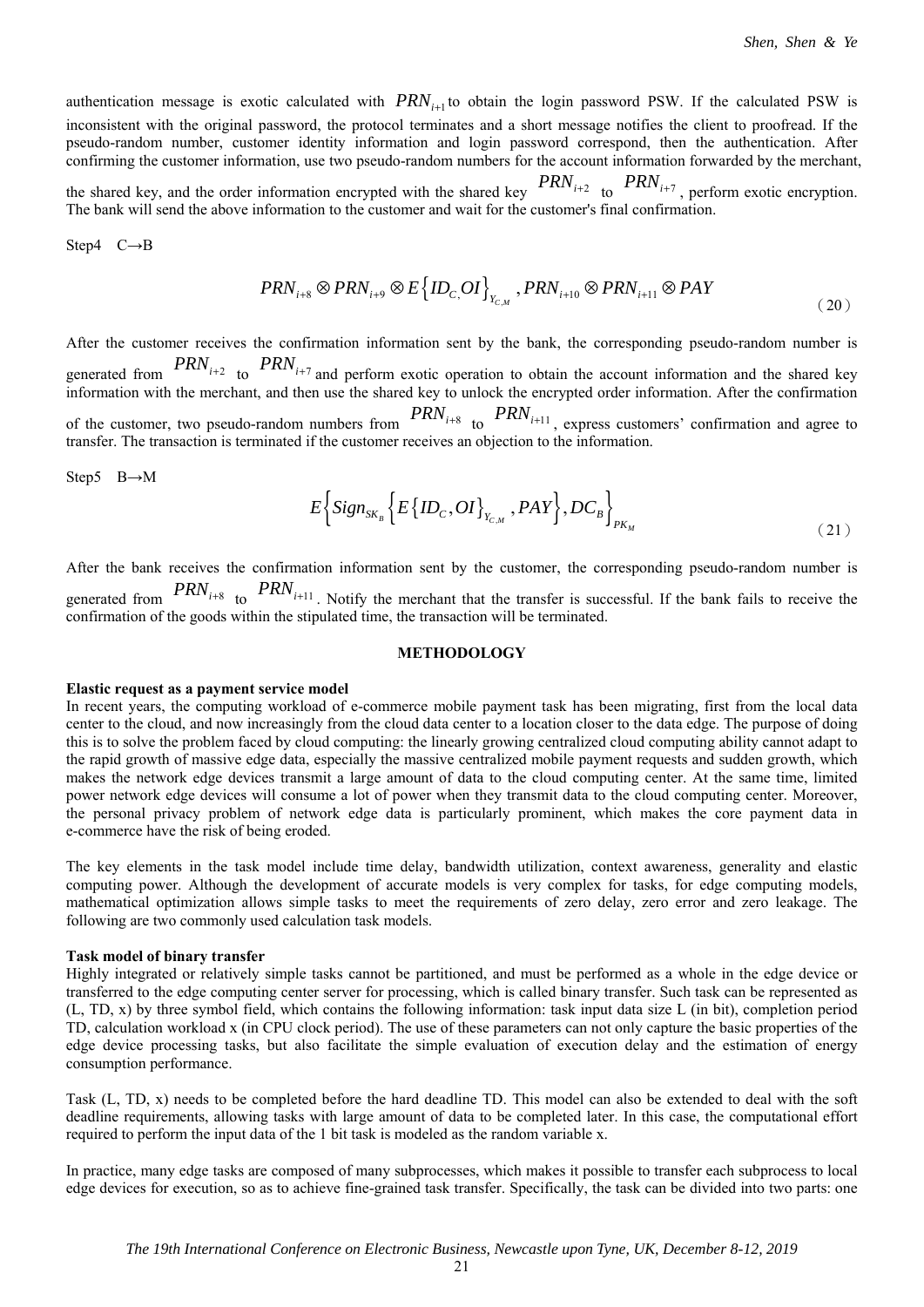is the task processed by the edge device itself, the other is the task performed by the edge device or the edge computing center which is closer to the device, or it can be coordinated by the edge computing center.

The simplest task model for local transfer is the data partition model, in which task input is bit independent. This task model can be arbitrarily divided into different groups, which can be implemented in different entities under the edge computing system. However, there are obvious dependencies between different processes or components. How to deal with these dependencies will significantly affect the efficiency of execution. There are two key problems:

 (1) The execution sequence of functions or routines, because the output of some processes or components is the input of other processes or components, the control of execution sequence is the guarantee to realize the correctness of local transfer.

 (2) Due to the limitation of the software and hardware of the edge devices, at present, we can only achieve isomorphic transfer, and cannot transfer the task to the heterogeneous devices. The abstraction of the software and hardware of the edge devices is the guarantee to achieve the maximum utilization of the local transfer.

CPU performance is represented by CPU cycle frequency  $f_m$  (CPU clock speed). The architecture of edge computing equipment adopts Dynamic Frequency and Voltage Scaling (DVFS). It can adjust the energy consumption by changing the cycle frequency of CPU. In practice,  $f_m$  is limited by the maximum  $f_{CPU}^{max}$  (the maximum computing power that edge

devices can provide). In combination with above mentioned task model A  $(L, T_d, x)$  introduced in the previous section, the delay of the model can be evaluated with the following formula:

$$
t_m = \frac{LX}{f_m} \tag{21}
$$

Among them,  $f_m \leq f_{CPU}^{\max}$ 

Equation (21) reflects the delay TM affected by the computing performance. FM represents the computing power possessed by the edge device. When the content of LX processing is certain, the delay of the system can be adjusted by adjusting FM. Increasing FM can reduce the delay, but decreasing FM will increase the delay. According to the CPU energy consumption, FM reflects the energy consumption. Therefore, edge devices need to allocate energy consumption and delay reasonably. When low latency is needed to ensure the real-time performance of tasks, FM can be appropriately increased; otherwise, when low power consumption is needed to ensure the energy-saving performance of tasks, FM can be appropriately reduced. DVFS is the key technology to provide this capability, which is an elastic request as a payment service model.

According to the service characteristics of edge computing devices, two widely used service models are abstracted according to the requirements of low latency and low energy consumption.

## **Sequential service model**

As shown in Figure 1, the model is mainly for services with clear sequence requirements. Each node is represented by  $e(i, j)$ , and the subscript  $\hat{i}$  represents tasks in different stages. The subscript  $\hat{j}$  only represents the node number that jointly completes  $\dot{j}$  tasks at the same time as the subscript  $\dot{i}$ . the node is characterized by isomorphic architecture. The advantages of this model: it can provide different services according to different users, making the service more user-friendly; the same tasks with subscript *i* can provide low latency services according to binary transfer or local transfer task model; it can increase or reduce the number of  $\dot{J}$  by DVFS technology according to the requirements of service delay, with flexible structure and maximum utilization of energy consumption. The following presents the delay t<sub>total</sub> (minimum delay time) and energy consumption  $E_s$  (minimum energy consumption) model of the structure:

$$
t_{total} = \min_{1 \le i \le n, 1 \le j \le m} \sum_{i=1}^{n} \frac{L_i X_i}{\sum_{j=1}^{m} f_j}
$$
(22)

Therein,  $n \in \mathbb{Z}^+$ ,  $m \in \mathbb{N}^+$ ,  $f_j \leq f_{CPU_j}^{\max}$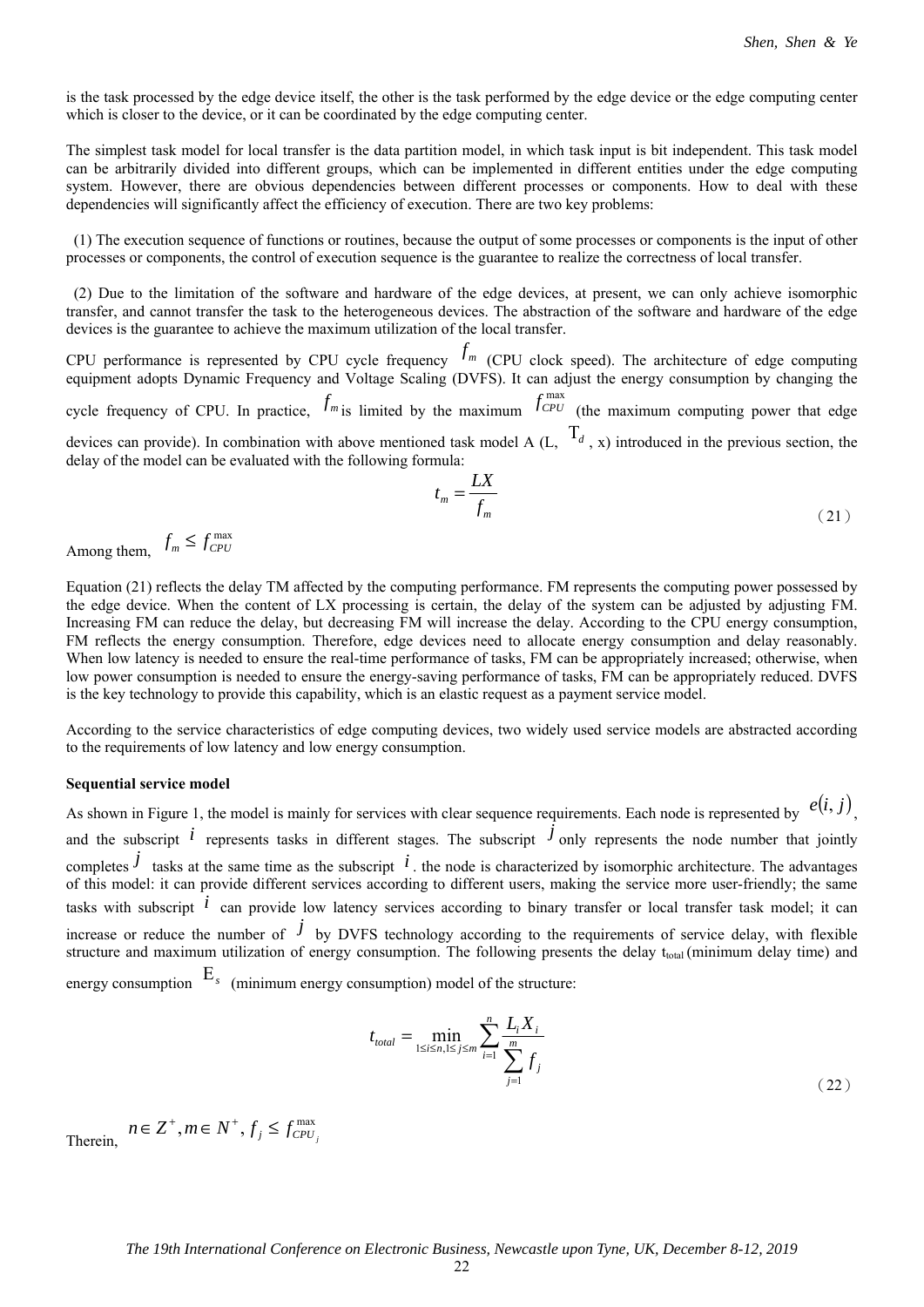*Shen, Shen & Ye*

$$
E_s = \min_{1 \le j \le m} \sum_{j=1}^m f_j \tag{23}
$$

Therein,  $m = Z^+, f_j \leq f_{CPU_j}^{\text{max}}$ 



Figure 4: Sequential Service Topology after Row Arrival Model.

## **Central service model**

As shown in Figure 4, the model is mainly for services without clear sequence requirements. Each node is represented by *e1*, and the subscript  $i$  represents the node number under the structure. The model has two central nodes, such as  $e_1$  distribution center node and  $e_2$  collection center node. According to the current status of  $e_i$  ( $i \neq 1$ ,  $i \neq n$ ), the distribution center node

will be assigned to different nodes for execution according to the task characteristics; the collection center node will provide

the execution results of  $e_i$  ( $i \neq 1$ ,  $i \neq n$ ) to users after sorting. The advantages of the model: the distribution center node coordinates tasks, can handle multiple tasks in parallel, and meet the real-time requirements; the aggregation center node provides services, unified external interface, and provides more friendly services; each node has a clear division of labor, and can maximize the use of limited computing resources of edge devices. The following presents the delay total (minimum delay

time) and energy consumption  $E<sub>s</sub>$  (minimum energy consumption) model of the structure:

$$
t_{total} = \underset{1 \le i \le n}{MAX} \frac{L_i X_i}{f_i}
$$
 (24)

Therein,  $n \in \mathbb{Z}^+$ ,  $f_i = f_{CPU}^{\max}$ 

$$
E_s = \underset{1 \le i \le n}{\text{MAX}} \sum_{i=1}^m f_i \tag{25}
$$

Therein,  $n \in \mathbb{Z}^+$ ,  $f_i = f_{CPU}^{\max}$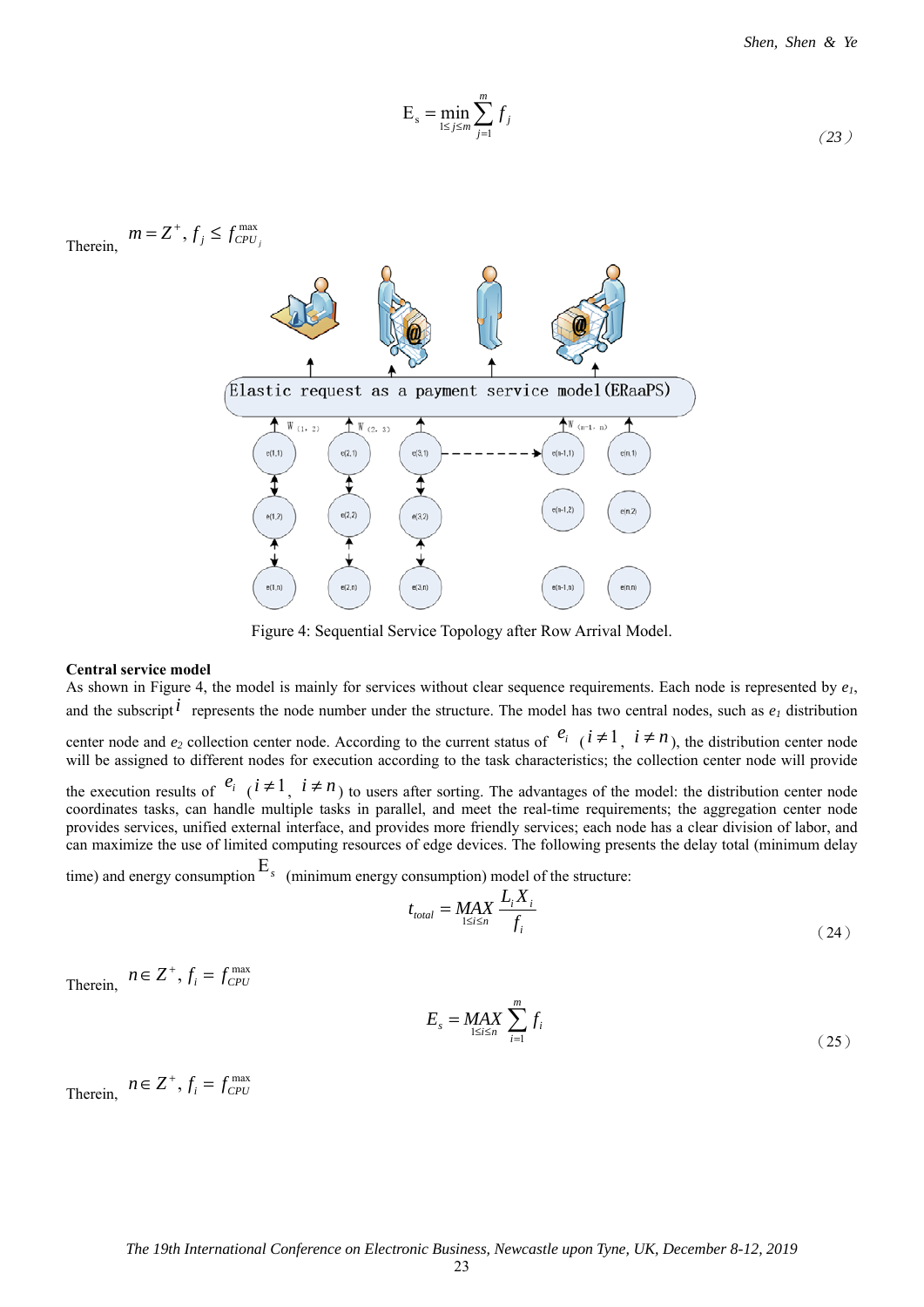

Figure 5: Service model of central topology.

# **DATA & RESULTS**

## **E-commerce payment system LoadRunner load test target**

LoadRunner is a kind of suitable for all kinds of architecture of the automatic load test tool, which implements real-time performance monitoring for the system under test at the same time, and automatically generate test results. Its purpose is to put the e-commerce payment in the simulation environment to test the performance of the system: predict the load of the system under pressure, analyze and evaluate the bottleneck of the system, and optimize the system performance before the release of the system. The test content includes: (1) average response time of access; (2) the maximum response time of access; (3) average number of access per second processing; (4) the success rate of access users; (5) the above record value under the condition of different concurrent users.

## **Load test steps for e-commerce payment system LoadRunner**

Run the Contorller of LoadRunner, select the recorded script, set the number of virtual users and run it. When running, the number of virtual users set (the initial number of users is 100, 100 users are added each time) will be the number of concurrency, and the website will be accessed concurrently. It is preliminarily estimated that the maximum concurrency of the payment webpage will be 500 users. Then, all kinds of important index data of system performance were recorded, and the resource occupancy of the system was concerned. Then, test results were analyzed and experimental conclusions were drawn.

| Table 1 Average Transaction Response Time |       |                        |         |         |         |           |
|-------------------------------------------|-------|------------------------|---------|---------|---------|-----------|
| Color                                     | Scale | Measurement            | Min.    | Ave.    | Max.    | <b>SD</b> |
| Red                                       |       | Action Transaction     | 238.022 | 238.084 | 238.166 | 0.03      |
| Yellow                                    |       | Actionl Transaction    | 9.019   | 9.06    | 9.123   | 0.021     |
| Blue                                      |       | vuser emi Transaction  | 0.0     | 0.0     | 0.0     | 0.0       |
| Green                                     |       | vuser init Transaction | 0.0     | 0.0     | 0.0     | 0.0       |

# (1) Average Transaction Response Time

Results: table 1 shows the minimum average transaction response time: 9. 019 average 9. 06

Maximum: 9. 123 average transaction error: 0. 334.

Analysis: transaction response time <2s is in an excellent state.

 $2s \sim 10s$  good condition.

It fails when it's greater than l0s.

From the results, it can be analyzed that the average response time of things is greater than 2s and less than 10s in a good

*The 19th International Conference on Electronic Business, Newcastle upon Tyne, UK, December 8-12, 2019*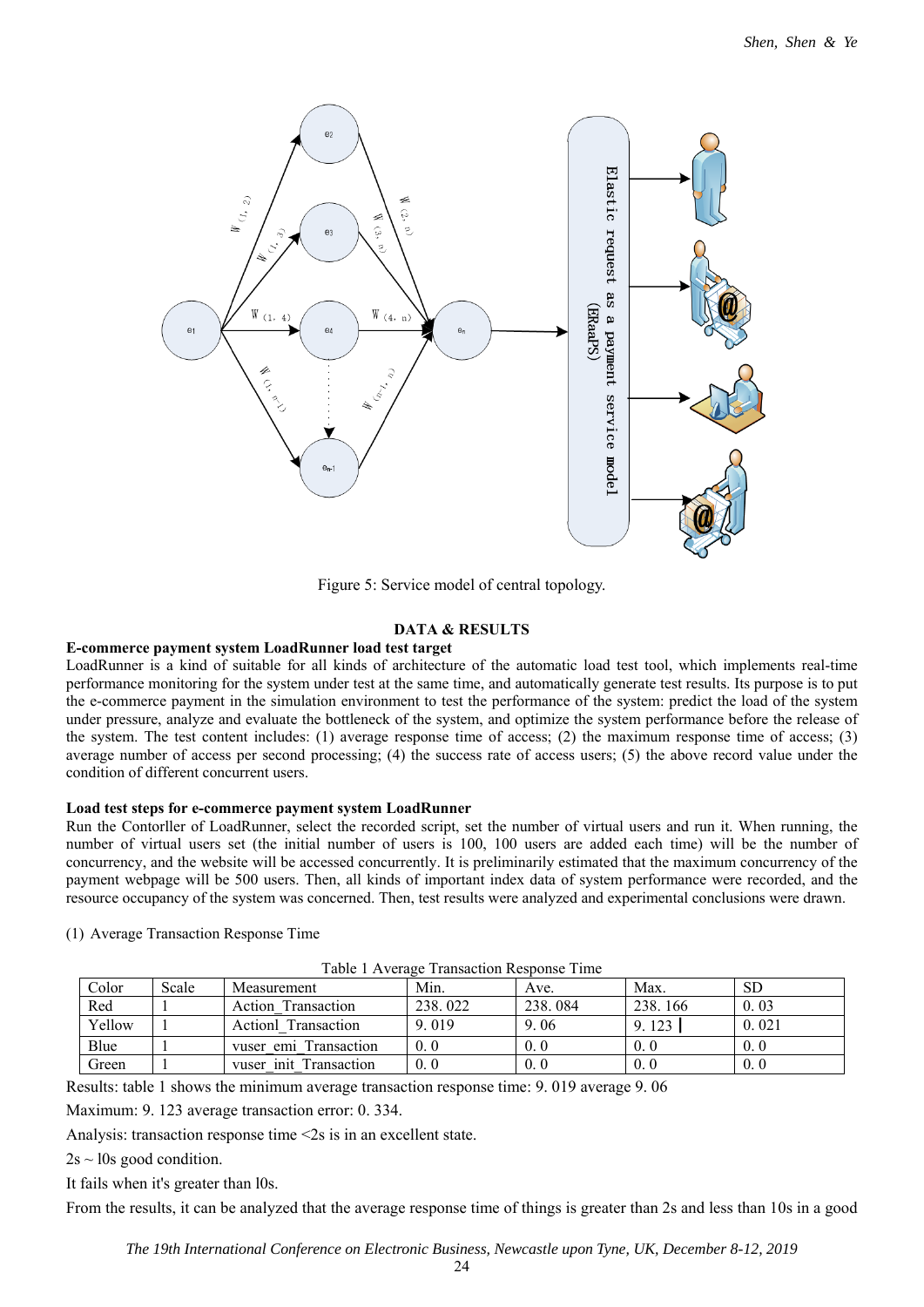Color Scale Measurement Min. Ave Max. SD Red 0.01 %Disk Time (Physical Disk\_Total) : localhost 0. 15 50. 367 4145. 203 295151 Yellow 0. 01 File Data Operations/sec (System) : localhost 12 114. 145 6211. 403 475. 231 Blue 0. 01 Page Faults/sec (Memory) : localhost 1028 1795 227 12324 25 1107.642 Green 0.1 | Pages/se, e (Memory) : localhost 0. 0 7. 054 278. 008 36. 35 Purple 1E-6 Pool Nonpaged Bytes (Memory) : localhost 34750464 35035412. 757 35323904 162161. 285 Cyan 1E-7 Private Bytes (Process Total) : localhost 745607168 756772956. 252 794722304 4346259. 482 Black 10 Processor Queue Length (System) : localhost 0. 0  $\begin{array}{|c|c|c|c|c|c|c|c|} \hline 1. & 072 & \quad & 8 & \quad & 1.191 \ \hline \end{array}$ White 0.1 Threads (Ohjects) : localhost 885 905.833 928 11.192

Table 2 Payment client system resource calls

(2) CPU utilization Processor / %Processor Time

state.

Results: according to table 2, the minimum CPU utilization value was 0. 260%, the average value was 2. 266%, the maximum value was 10. 156%, and the error was 0. 8660/.

Analysis: the average CPU utilization tested by this system is in an excellent state around 2. 26%.

(3) CPU time consumed by database operation: Processor / %User Time.

Results: as can be seen from table 2, the minimum CPU time consumed by database operation is 1. 367%, the maximum is 5. 280%, and the error is 0. 591%.

Analysis: more than 90% of the CPU consumed by database operation is in a relatively large state, so the optimization of the database system can be considered.

According to the results, the average CPU consumption of database operation is about 1. 376%, and no optimization is needed.

Results: as can be seen from table 2, the minimum, average, 1. 153%, maximum, 2. 344%, and error: 0. 8440/.

Analysis: the value of this parameter has been high, indicating that I/O is problematic. According to the results, the average CPU utilization is in a normal state.

(4) Remaining available Memory/Available Mbytes

Results: as can be seen from table 2, the minimum value of remaining available memory is 3064. 000, the average value is 3067. 678, the maximum value is 3070. 000, and the error is 1. 735.

Analysis: if the remaining available memory is less than 10%, the system memory may leak. As the physical memory of the machine is 4193Mb, the remaining available memory is 3067/4193> and 100% meets the standard.

(5) Download pages per second Memory/pages/ SEC

Results: according to table 2, the minimum number of pages downloaded per second is 0. 0, the average is 43. 071, the maximum is 351. 990, and the error is 125. 789.

Analysis: CPU per second 0 page exchange for good, 10 bad, more than 10 is very poor.

The results show that the number of pages downloaded per second is poor.